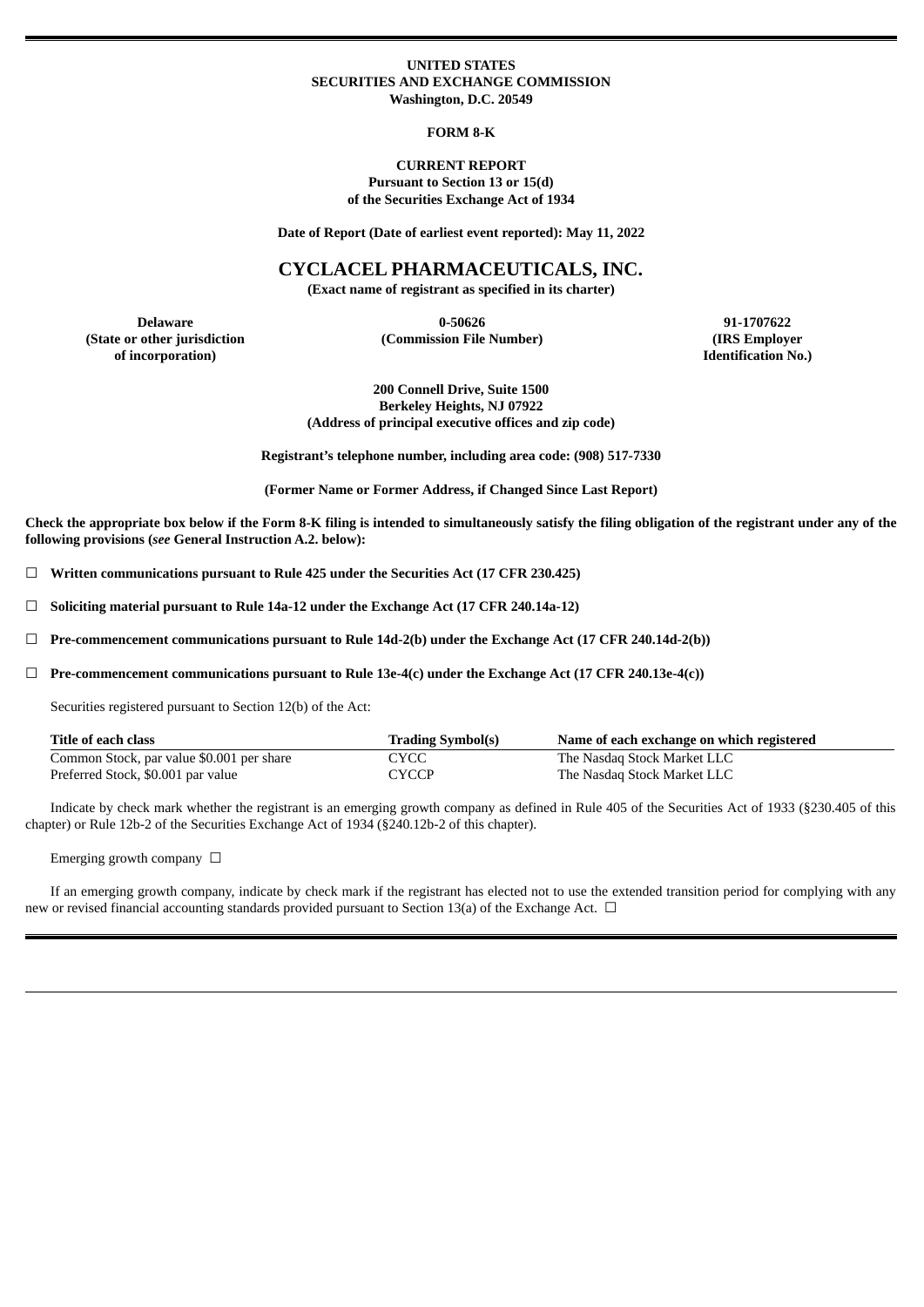# **Item 2.02 Results of Operations and Financial Condition.**

The information set forth under this "Item 2.02. Results of Operations and Financial Condition," including the exhibit attached hereto, shall not be deemed "filed" for purposes of Section 18 of the Securities Exchange Act of 1934, as amended, nor shall it be deemed incorporated by reference into any filing under the Securities Act of 1933, as amended, except as shall be expressly set forth by specific reference in such filing.

Attached as Exhibit 99.1 is a copy of a press release of Cyclacel Pharmaceuticals, Inc. (the "**Company**"), dated May 11, 2022, announcing certain financial results for the first quarter ended March 31, 2022.

The Company will conduct a conference call to review its financial results on May 11, 2022, at 4:30 p.m., Eastern Time.

| <b>Item 9.01</b>   | <b>Financial Statements and Exhibits.</b>                                                                  |
|--------------------|------------------------------------------------------------------------------------------------------------|
| (d)                | Exhibits.                                                                                                  |
| <b>Exhibit No.</b> | <b>Description</b>                                                                                         |
| 99.1               | Press release announcing financial results for the first quarter ended March 31, 2022, dated May 11, 2022. |
| 104                | Cover Page Interactive Data File (embedded with the Inline XBRL document).                                 |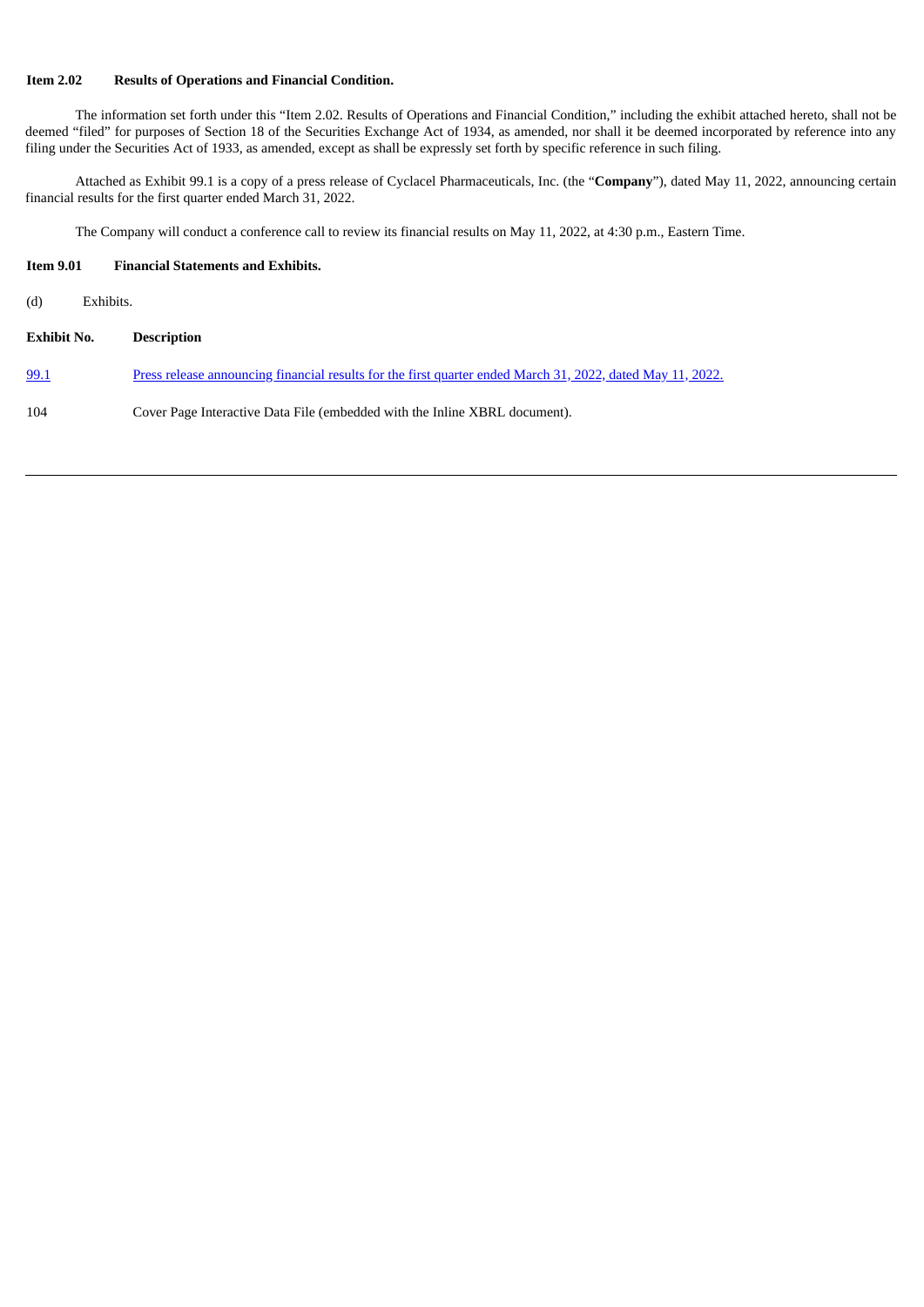# **SIGNATURES**

Pursuant to the requirements of the Securities Exchange Act of 1934, the Registrant has duly caused this report to be signed on its behalf by the undersigned thereunto duly authorized.

# **CYCLACEL PHARMACEUTICALS, INC.**

By: /s/ Paul McBarron

Name: Paul McBarron

Title: Executive Vice President-Finance, Chief Financial Officer and Chief Operating Officer

Date: May 11, 2022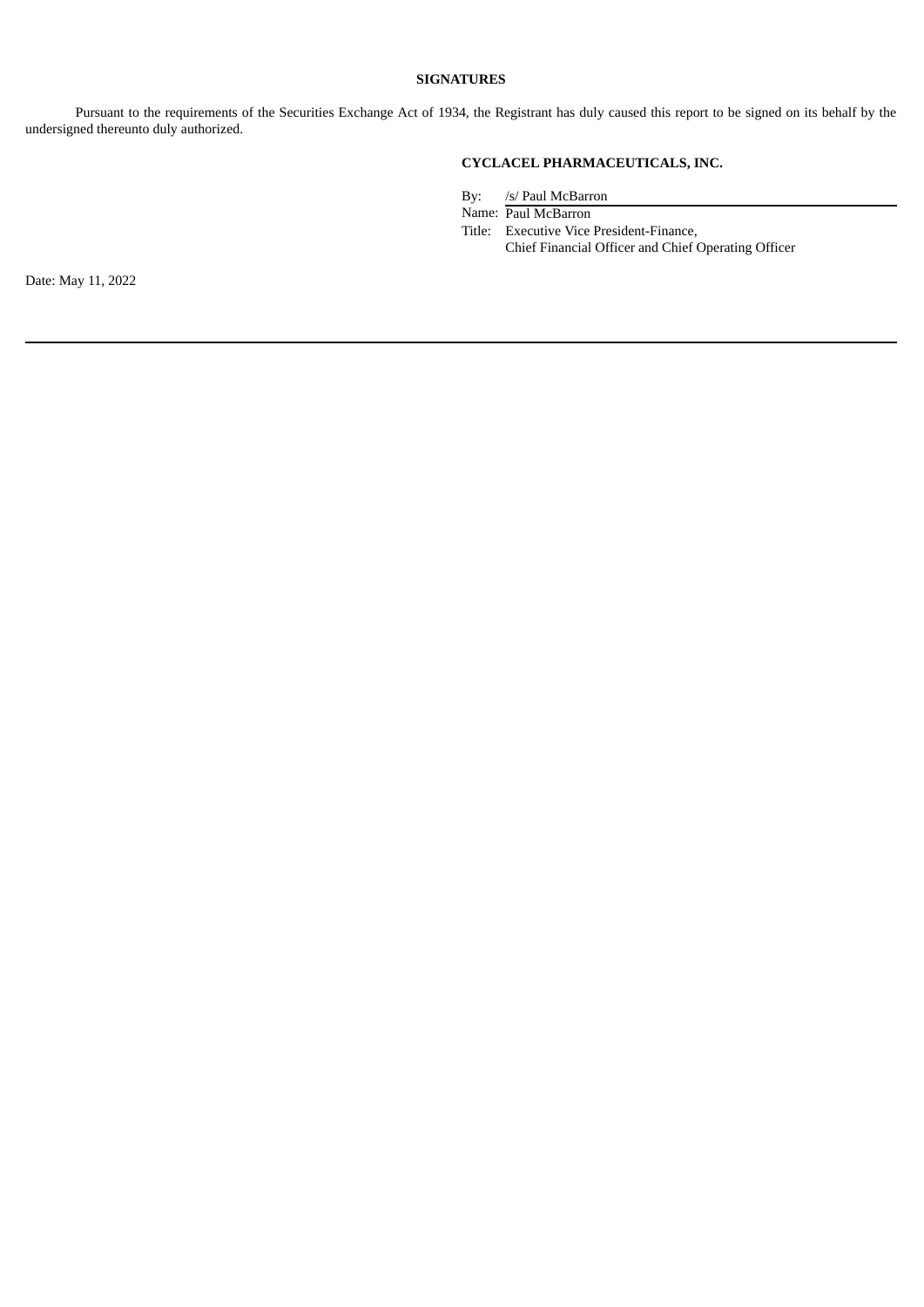<span id="page-3-0"></span>

Cyclacel Pharmaceuticals, Inc.

#### R Ε p R E  $S_S$ L E A E

# **CYCLACEL PHARMACEUTICALS REPORTS FIRST QUARTER 2022 FINANCIAL RESULTS AND PROVIDES BUSINESS UPDATE**

- Oral Fadraciclib Demonstrating Strong Safety Profile with Continuous Dosing; anticipate entering Phase 2 POC in 2H 2022 -

- First Patients Dosed in Phase 1/2 Study of Oral PLK1 Inhibitor CYC140 for Treatment of Advanced Solid Tumors and Lymphomas -

*- Publication Confirming Fadraciclib Suppresses MCL1 and Synergistic Activity with Venetoclax in CLL -*

*- Cash Runway through Mid-2023 -*

*- Conference Call Scheduled for May 11, 2022 at 4:30 pm EDT -*

**BERKELEY HEIGHTS, NJ, May 11, 2022** - Cyclacel Pharmaceuticals, Inc. (NASDAQ: CYCC, NASDAQ: CYCCP; "Cyclacel" or the "Company"), a biopharmaceutical company developing innovative medicines based on cancer cell biology, today announced first quarter 2022 financial results and provided a business update.

"We are pleased to report another productive quarter for Cyclacel, which included continued expansion of our three, registration-directed, clinical trials and publication of research findings supporting our drug development strategy," said Spiro Rombotis, Chief Executive Officer of Cyclacel. "Oral fadraciclib, our CDK2/9 drug candidate, is proving to be well tolerated in 065-101, our Phase 1/2 solid tumor and lymphoma study, having reached dose level 5 in the dose escalation stage which provides for daily dosing over 4 out of 4 weeks. In our PLK1 program, we have dosed the first patients in the streamlined Phase 1/2 trial of CYC140 for the treatment of solid tumors and lymphomas. We have optimized the properties of CYC140 to fit its apoptosis-driven mechanism, including short half-life and differentiated structural and biological properties, compared to other PLK1 inhibitors in development. We therefore believe CYC140 has the potential to demonstrate activity across a wide range of solid tumors, as a single agent and in combinations."

"A growing body of preclinical research supports the clinical development plan of fadraciclib. In April, we announced publication of research from The University of Texas MD Anderson Cancer Center highlighting fadraciclib's antileukemic activity in CLL. Fadraciclib treatment resulted in suppression of MCL1, a key target protein. In addition, synergy of fadraciclib in combination with venetoclax was observed against primary CLL cell lines, including those with 17p deletion. With funding estimated through mid-2023, we are continuing to execute on our clinical development plan. We look forward to presenting initial fadraciclib clinical data in solid tumors and lymphomas, in the coming weeks, determining the recommended Phase 2 dose and entering proof of concept stage in the second half of 2022."

### **Key Highlights**

· **Fadraciclib 065-101 Phase 1/2 study in advanced solid tumors:** Phase 1 dose escalation has reached dose level 5 (100mg given twice a day for 5 days for 4 weeks in a 4-week cycle) with a favorable patient safety profile and appropriate pharmacokinetic data observed thus far. The study is enrolling at four sites with several additional sites planning to join the proof-of-concept stage of this registration-directed study in 2H 2022. The Phase 2 part includes seven histologically defined cohorts thought to be sensitive to the drug's mechanism: breast, colorectal (including KRAS mutant), endometrial/uterine, hepatobiliary, ovarian cancers and lymphomas. The study also includes an eighth basket cohort which will enroll patients regardless of histology with biomarkers relevant to the drug's mechanism, including MCL1, MYC and/or cyclin E amplified.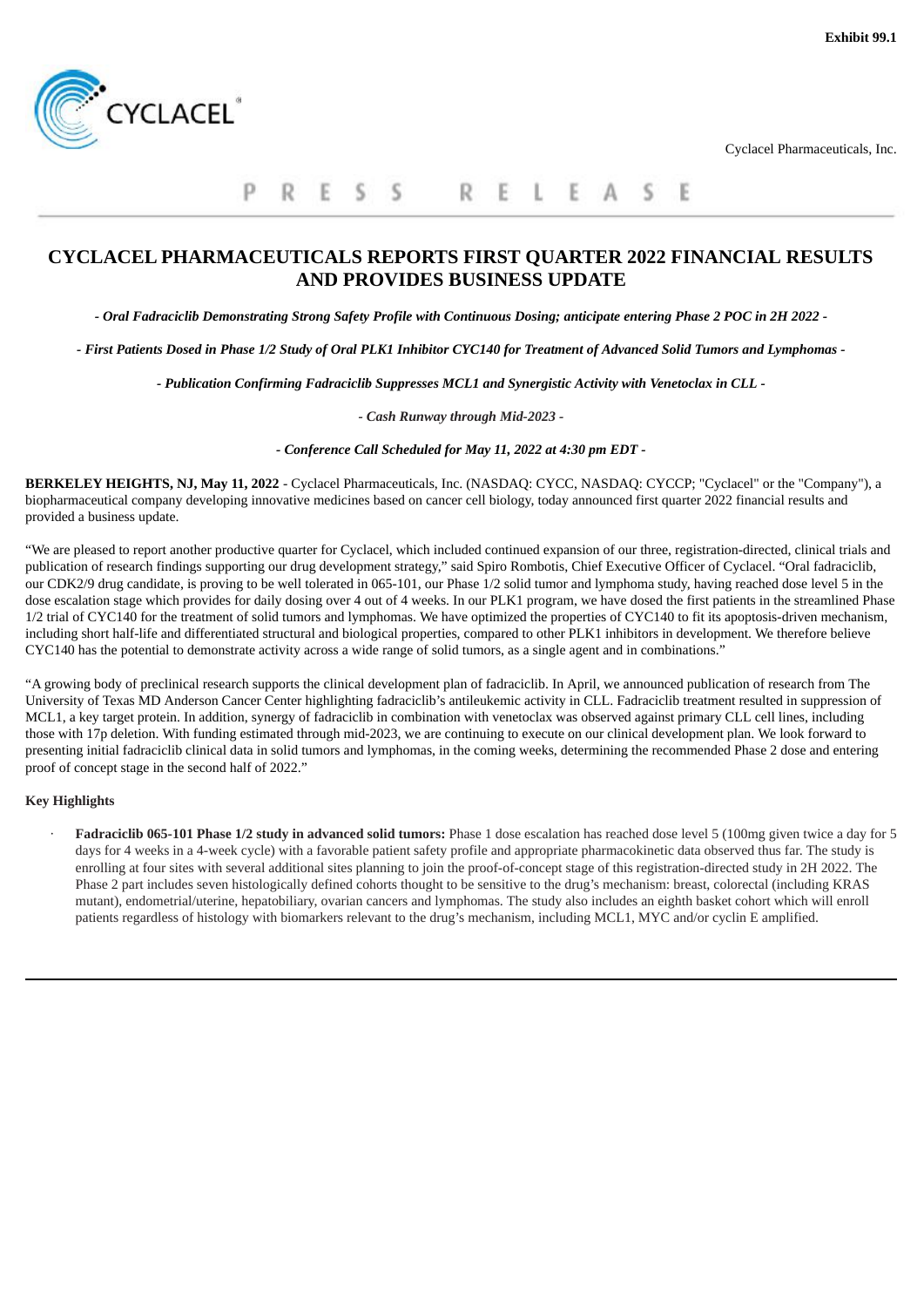- · **Fadraciclib 065-102 Phase 1/2 study in patients with leukemias or myelodysplastic syndromes**. This study is now enrolling at City of Hope and MD Anderson Cancer Center and is treating patients at dose level one. Once the recommended Phase 2 dose (RP2D) for single-agent, oral fadraciclib is determined, the study will enter into proof-of-concept, cohort stage, where fadraciclib will be administered, both as a single agent and in combinations, to patients in up to seven cohorts relevant to the drug's mechanism of action and informed by the clinical activity of fadraciclib in previous studies. Single-agent cohorts will include patients with acute myeloid leukemia (AML) or myelodysplastic syndromes (MDS) who have an inadequate response or have progressed on venetoclax combinations with hypomethylating agent (HMA) or low dose Ara C and relapsed/refractory AML or MDS patients with FLT3, KIT or MAPK pathways (including N and K RAS, BRAF, PTPN11, NF1). The trial will also include patients with CLL who have progressed after at least two lines of therapy including a BTK inhibitor and/or venetoclax.
	- Announced publication confirming fadraciclib suppresses MCL1 and synergizes with venetoclax in chronic lymphocytic leukemia. Results from the study confirmed that fadraciclib inhibited CDK9 mediated transcription, reduced levels of the short-lived, anti-apoptotic protein MCL1, and induced apoptosis in primary CLL cells. The data highlighted the importance of continuous treatment to prevent recovery of MCL1 protein levels. Furthermore, fadraciclib was shown to combine synergistically with the BCL2 antagonist, venetoclax, and demonstrated even greater synergy when targeted against 17p deleted CLL cells which were not sensitive to either agent alone.
- · **CYC140 140-101 Phase 1/2 study in solid tumors and lymphomas.** This registration-directed study opened in April at City of Hope and MD Anderson Cancer Center and is enrolling patients in the Phase 1 dose escalation stage. The study uses a streamlined design and will initially determine RP2D for single-agent oral CYC140. Following RP2D, the trial will immediately enter into proof-of-concept, cohort stage, using a Simon 2-stage design. In this stage CYC140 will be administered to patients in up to seven mechanistically relevant cohorts including patients with bladder, breast, colorectal (including KRAS mutant), hepatocellular and biliary tract, and lung cancers (both small cell and non-small cell), as well as lymphomas plus an eighth basket cohort which will enroll patients with biomarkers relevant to the drug's mechanism.

More information on our clinical trials can be found here.

# **Financial Highlights**

As of March 31, 2022, cash and cash equivalents totaled \$29.6 million, compared to \$36.6 million as of December 31, 2021. Subsequent to the end of the first quarter, the Company received \$3.6 million of United Kingdom research & development tax credits and \$1.3 million in royalty receipts providing pro forma March 31, 2022, cash and cash equivalents of \$34.5 million. The Company estimates that its available cash will fund currently planned programs through June 2023.

Research and development (R&D) expenses were \$5.0 million for the three months ended March 31, 2022, as compared to \$2.6 million for the same period in 2021. R&D expenses relating to fadraciclib were \$3.6 million for the three months ended March 31, 2022, as compared to \$1.7 million for the same period in 2021 due to increase in clinical trial costs associated with ongoing clinical trials evaluating fadraciclib in Phase 1/2 studies along with an increase in non-clinical expenditures. R&D expenses related to CYC140 were \$1.1 million for the three months ended March 31, 2022, as compared to \$0.7 million for the same period in 2021 due to clinical trial costs associated with the opening of clinical sites for CYC140 Phase 1/2 studies.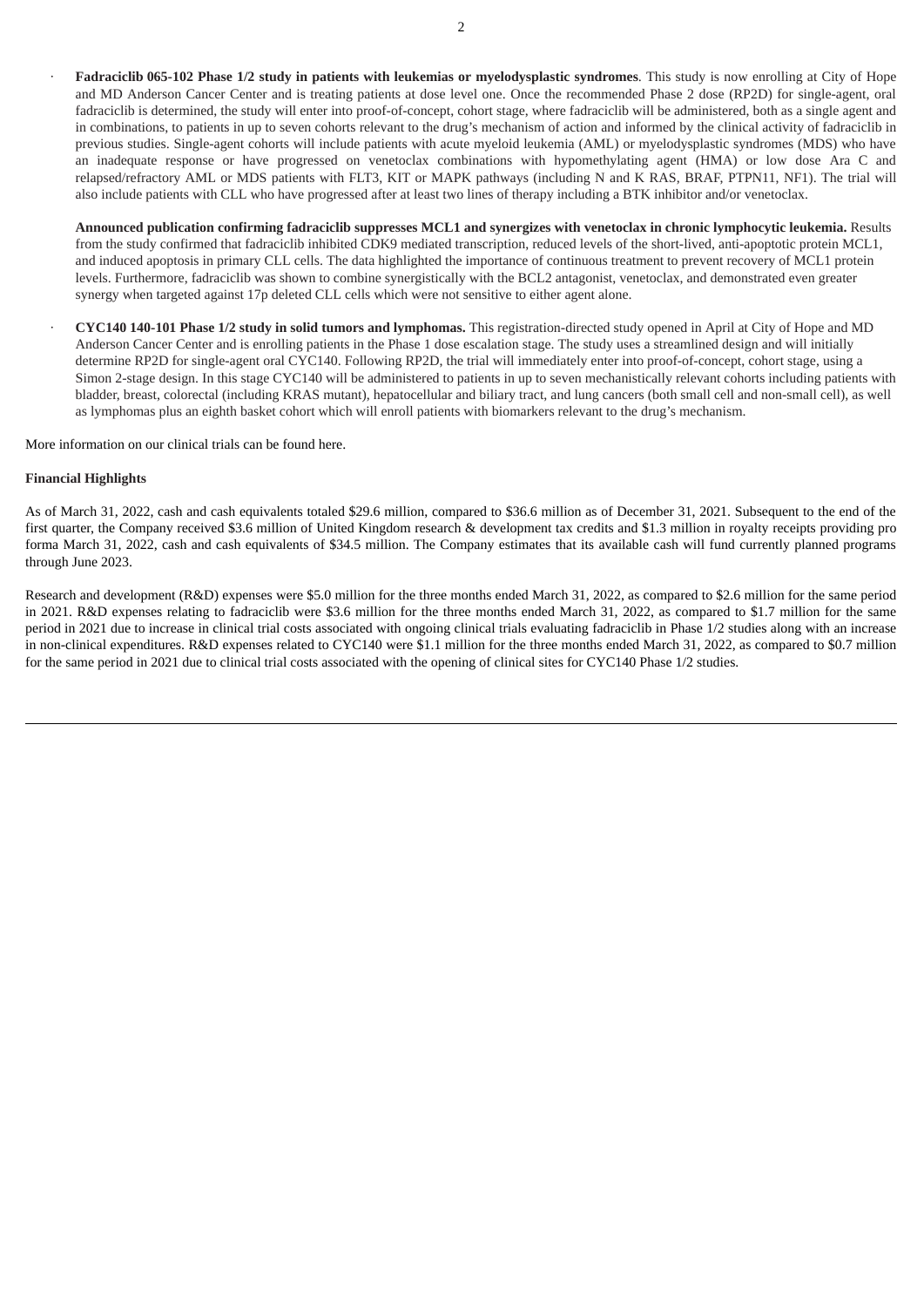Total other income, net, for the three months ended March 31, 2022, was \$1.3 million, compared to \$0.1 million for the same period of the previous year. The increase of \$1.2 million for the three months ended March 31, 2022, is primarily related to royalty income received from Thermo Fisher Scientific Corporation.

United Kingdom research & development tax credits were \$1.1 million for the three months ended March 31, 2022, as compared to \$0.7 million for the same period in 2021 as a direct consequence of increased qualifying research and development expenditure. Tax credit receipts of \$3.6 million in respect of the financial year ended December 31, 2021, were received in May 2022.

Net loss for the three months ended March 31, 2022, was \$4.1 million, compared to \$3.5 million for the same period in 2021.

#### **Conference call information**:

US/Canada call: (866) 342-8591 / international call: (203) 518-9713

US/Canada archive: (800) 839-6136 / international archive: (402) 220-2572

Code for live and archived conference call is CYCCQ122. Webcast link

For the live and archived webcast, please visit the Corporate Presentations page on the Cyclacel website at www.cyclacel.com. The webcast will be archived for 90 days and the audio replay for 7 days.

### **About Cyclacel Pharmaceuticals, Inc.**

Cyclacel is a clinical-stage, biopharmaceutical company developing innovative cancer medicines based on cell cycle, transcriptional regulation and mitosis biology. The transcriptional regulation program is evaluating fadraciclib, a CDK2/9 inhibitor, and the anti-mitotic program CYC140, a PLK1 inhibitor, in patients with both solid tumors and hematological malignancies. Cyclacel's strategy is to build a diversified biopharmaceutical business based on a pipeline of novel drug candidates addressing oncology and hematology indications. For additional information, please visit www.cyclacel.com.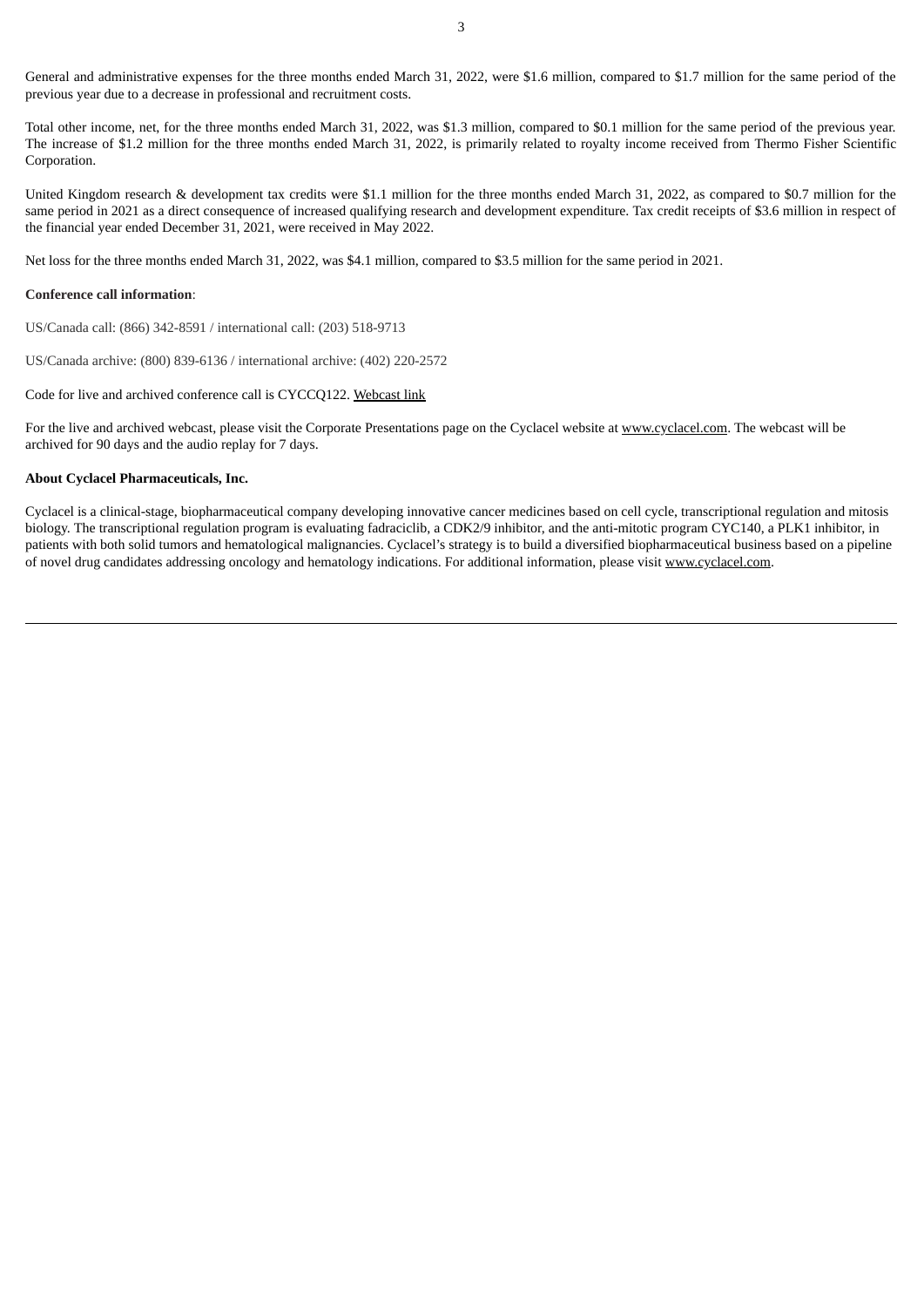#### **Forward-looking Statements**

This news release contains certain forward-looking statements that involve risks and uncertainties that could cause actual results to be materially different from historical results or from any future results expressed or implied by such forward-looking statements. Such forward-looking statements include statements regarding, among other things, the efficacy, safety and intended utilization of Cyclacel's product candidates, the conduct and results of future clinical trials, plans regarding regulatory filings, future research and clinical trials and plans regarding partnering activities. Factors that may cause actual results to differ materially include the risk that product candidates that appeared promising in early research and clinical trials do not demonstrate safety and/or efficacy in larger-scale or later clinical trials, trials may have difficulty enrolling, Cyclacel may not obtain approval to market its product candidates, the risks associated with reliance on outside financing to meet capital requirements, the potential effects of the COVID-19 pandemic, and the risks associated with reliance on collaborative partners for further clinical trials, development and commercialization of product candidates. You are urged to consider statements that include the words "may," "will," "would," "could," "should," "believes," "estimates," "projects," "potential," "expects," "plans," "anticipates," "intends," "continues," "forecast," "designed," "goal," or the negative of those words or other comparable words to be uncertain and forwardlooking. For a further list and description of the risks and uncertainties the Company faces, please refer to our most recent Annual Report on Form 10-K and other periodic and other filings we file with the Securities and Exchange Commission and are available at www.sec.gov. Such forward-looking statements are current only as of the date they are made, and we assume no obligation to update any forward-looking statements, whether as a result of new information, future events or otherwise.

#### **Contacts**

| Company:            | Paul McBarron, (908) 517-7330, pmcbarron@cyclacel.com                              |
|---------------------|------------------------------------------------------------------------------------|
| Investor Relations: | Irina Koffler, LifeSci Advisors, LLC, (646) 970-4681, ikoffler@lifesciadvisors.com |

© Copyright 2022 Cyclacel Pharmaceuticals, Inc. All Rights Reserved. The Cyclacel logo and Cyclacel® are trademarks of Cyclacel Pharmaceuticals, Inc.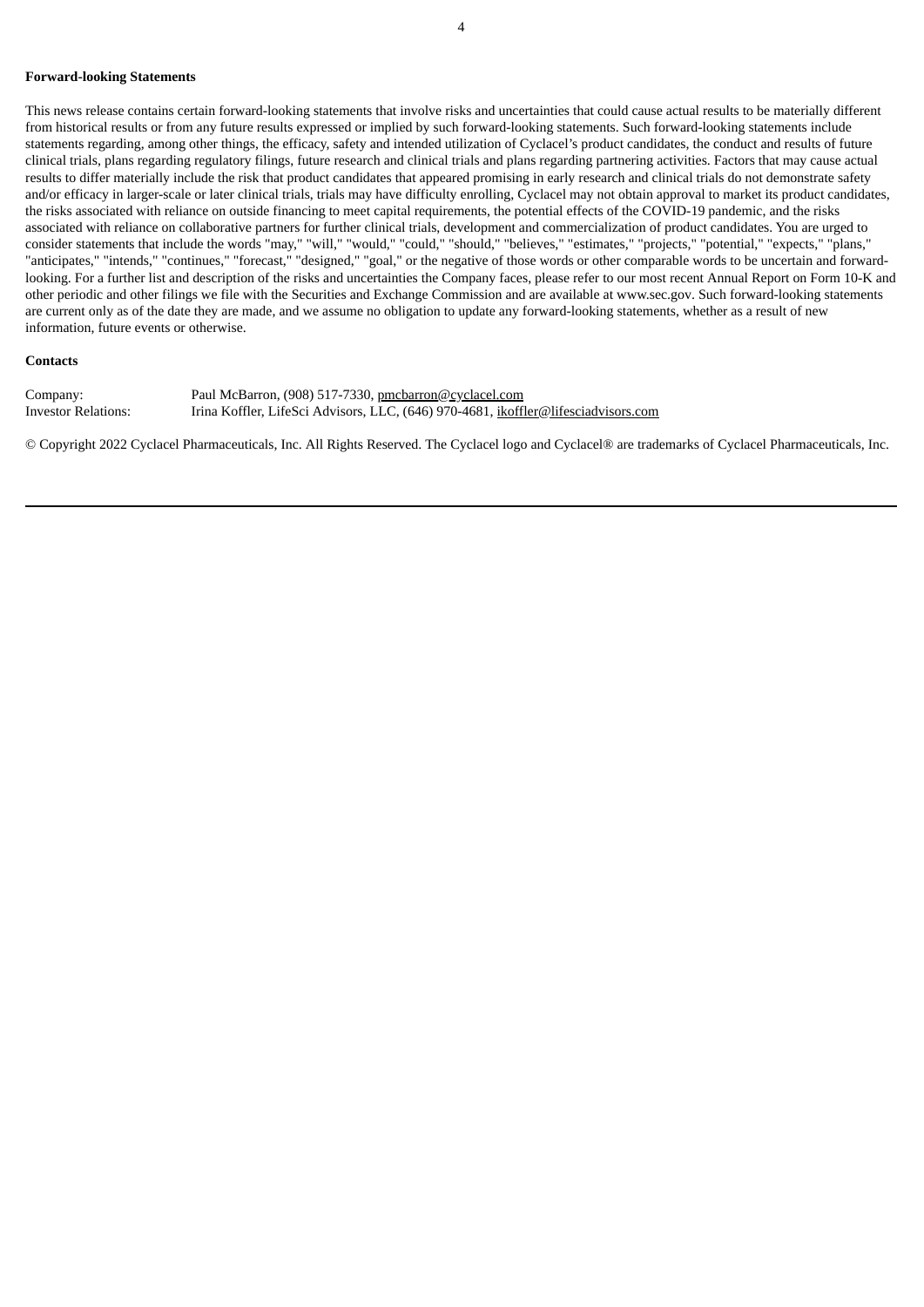# **CYCLACEL PHARMACEUTICALS, INC. CONSOLIDATED STATEMENTS OF OPERATIONS (LOSS)** (In \$000s, except share and per share amounts)

|                                                       |                                | <b>Three Months Ended</b><br>March 31, |  |  |
|-------------------------------------------------------|--------------------------------|----------------------------------------|--|--|
|                                                       | 2022                           | 2021                                   |  |  |
| <b>Revenues:</b>                                      |                                |                                        |  |  |
| <b>Total revenues</b>                                 | \$<br>$\overline{\phantom{a}}$ | \$                                     |  |  |
| <b>Operating expenses:</b>                            |                                |                                        |  |  |
| Research and development                              | 4,954                          | 2,566                                  |  |  |
| General and administrative                            | 1,605                          | 1,739                                  |  |  |
| <b>Total operating expenses</b>                       | 6,559                          | 4,305                                  |  |  |
| <b>Operating loss</b>                                 | (6, 559)                       | (4,305)                                |  |  |
| Other income (expense):                               |                                |                                        |  |  |
| Foreign exchange gains (losses)                       | 29                             | 10                                     |  |  |
| Interest income                                       | $\overline{4}$                 |                                        |  |  |
| Other income, net                                     | 1,280                          | 126                                    |  |  |
| Total other income (expense), net                     | 1,313                          | 140                                    |  |  |
| <b>Loss before taxes</b>                              | (5,246)                        | (4, 165)                               |  |  |
| Income tax benefit                                    | 1,138                          | 687                                    |  |  |
| <b>Net loss</b>                                       | (4,108)                        | (3, 478)                               |  |  |
| Dividend on convertible exchangeable preferred shares | (50)                           | (50)                                   |  |  |
| Net loss applicable to common shareholders            | (4, 158)                       | (3,528)<br>S                           |  |  |
| Net loss per share - basic and diluted                | (0.42)<br>\$                   | (0.50)<br><sup>\$</sup>                |  |  |
| Weighted average common shares outstanding            |                                |                                        |  |  |
|                                                       | 9,993,135                      | 7,009,037                              |  |  |